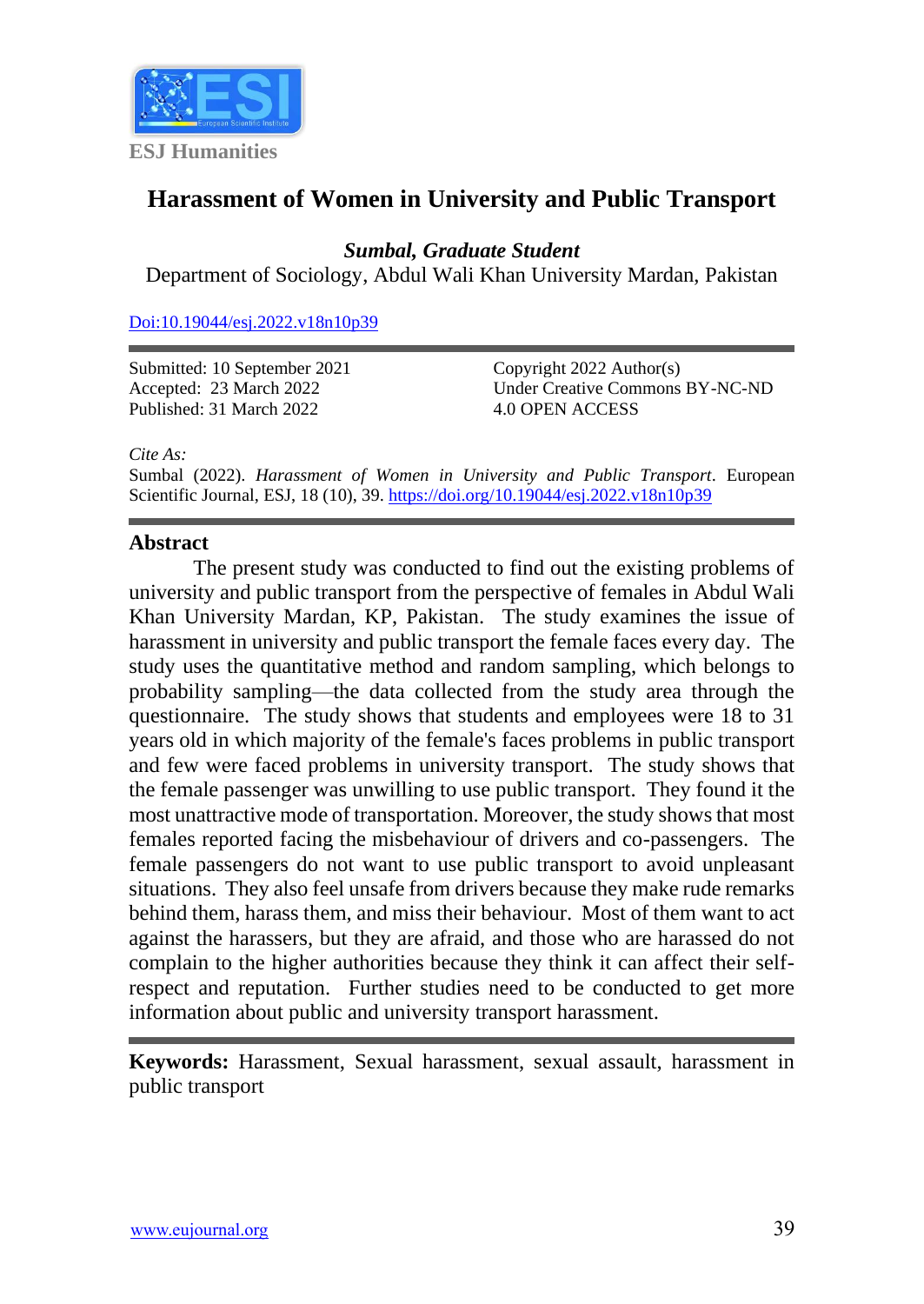# **Introduction**

Harassment is one of the most severe issues in the world nowadays. Every woman in the world experience harassment daily or once and twice a week. In public transport, harassment is the most common issue that female faces every day. Harassment can have short-term or long-term effects on their lives. Studies show that approximately 70% of Pakistani women use public transport in Pakistan. They face harassment every day of which 75% of women reported the offender was another anonymous passenger, 20% said that the offender was a conductor, and 5% of women reported that the offender was a driver (Asian Development Bank, 2014). As demonstrated here women feel unsafe during public transport due to the fear of harassment. Therefore, harassment in public transport is labeled as a global issue. Particularly twothirds of Pakistani women experienced such incidents, most of which are not reported. Studies show that harassment is a common experience for women in public transport. Most of the young female passengers said that they had been harassed all the time in public transport in which some females faced sexual harassment, which caused both social and psychological effects on their lives. The harassment of women in public and university transport assesses them in conditions of their short and long-term consequences.

Consequently, it is not essential to address the advantages of successful policies regarding their safety and protection. However, it is the right of women to feel safe when entering public space without threats and fear of harassment. The potential and confidence of women create empowerment opportunities for others. According to the study of Rachel Wilder (2018) that harassment in public transportation affects the lives of working women and female students. It also stated that harassment is mainly prevalent as in the case of South Asia, it might control women who depend on public transport for traveling; if these effects take off, then it will hold the essential consequences for policymakers whose purpose to improve social equality by increasing women contribution (Wilder,2018). Nearly all the information that is gathered focuses on harassment in public transport.

Harassment of women is particularly prevalent and has negatively impacted women's workplace efficiency, emotionality, and relations with family (Celik & Celik, 2007; Pryor, 1995). When others ignore these actions of harassment, it will cause long and lasting effects for women (psychological and physical effects on the wellbeing of females and the perpetrator (increased insensitivity to violent behaviour against women). Therefore, some studies show that there are many behaviours that women experience in public places, including public transport in which they usually are harassed in public spaces/public transport includes verbal and non-verbal behaviours ranging from rude remarks, touching, groping, catcalls, whistling, assaults, and obstructing female commuters' way (Asian Development Bank, 2014).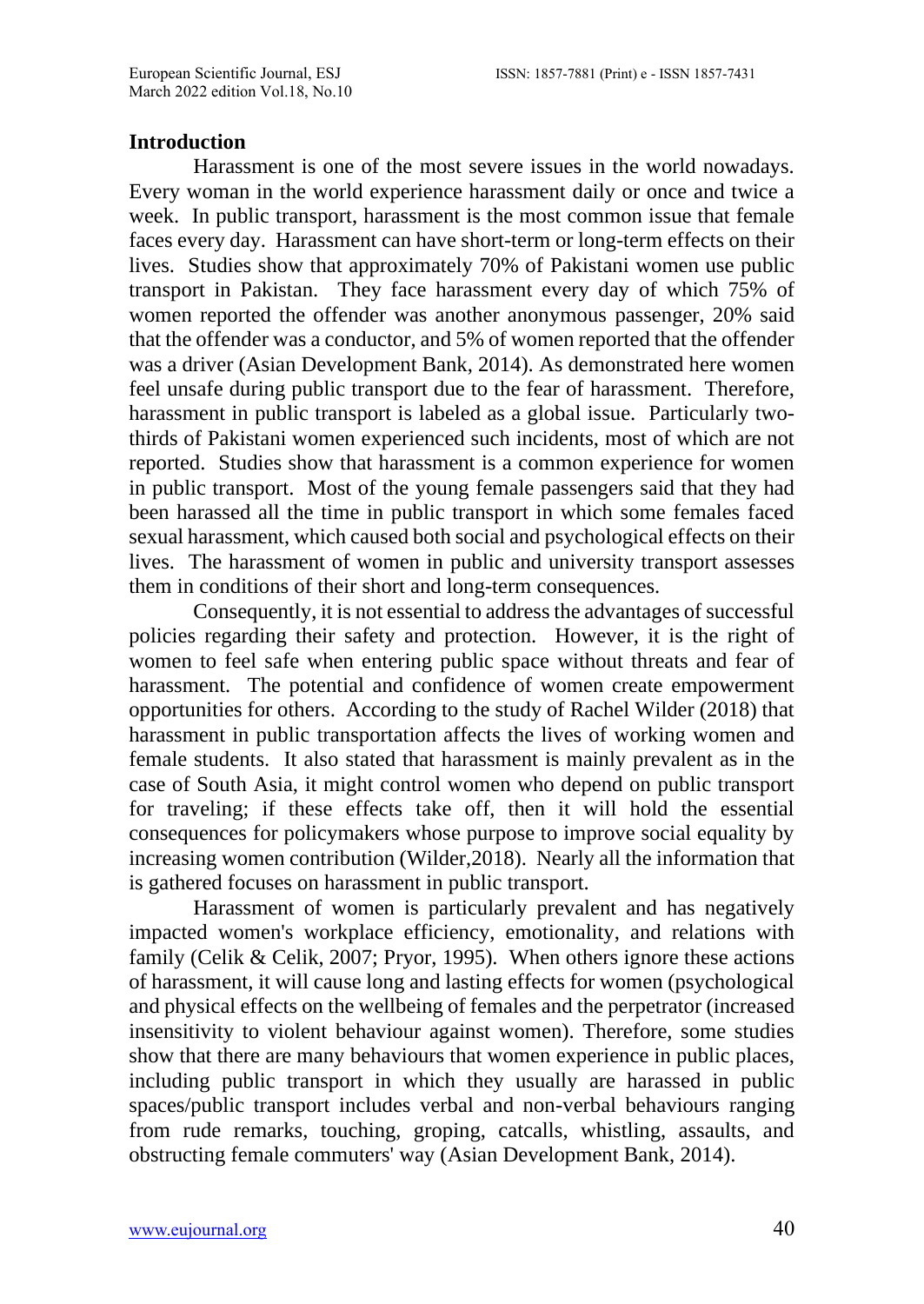In all cases, the women claim that these actions should be gathered with more severe persecution, such as sexual assault and rape, that significantly impact women's lives. Most of the studies are based on working women and university students, which shows that women learn to navigate when they are delivered to the transport organizations of their city and imitates the mechanisms women use to create safer experiences for themselves (Korn, 2018). Mostly *harassment* in public transport is defined as "an action or comment, motivated by gender or sexual orientation or gender expression between strangers in public transport that is unwelcome, disrespectful, threatening and harassing." Though harassment includes a wide variety of behaviours, signs, and remarks, it also has some characteristics: like the harassers are male, and the target of harassment are women, the harassers are unaware of their targets; the encounter is always face to face; and forum in public places, transport such as taxies, buses, bus stations or any other site where public generally access (Asian Development Bank, 2014).

Considering the above facts, it is essential to conduct studies on harassment in public and university transport. Most previous studies are conducted in other countries, and few studies are conducted in South Asia, especially in Pakistan. Few studies have examined harassment in Pakistan, and therefore there is a gap in the existing literature. This study investigates harassment in public and university transport in Pakistan, Khyber Pakhtunkhwa Mardan. Mardan city is located in the southwest of Khyber Pakhtunkhwa. The reason for harassment is twofold. First, there has been a substantial increase in the issue of harassment in both public and university transport in recent years, as reported by many agencies, although no official data are available. Second, there is a lack of research on the particular topic; therefore, there is a gap in the current literature.

#### **Literature Review**

The review of existing literature from around the world in which Pakistan points to a high rate of harassment in public transport. In this regard, the feminist theory fitted well on the issue of harassment. The feminist theory presents the right of human beings. There are four types of feminism that includes liberal feminism, radical feminism, Marxist or socialist feminism, and cultural feminism. Among these, the liberal feminist's theory fitted well with this research which is presented by Mary Astell (1666-1731), Mary Wollstonecraft (1759–99), John Stuart Mill (1806–73),), Elizabeth Cady Stanton (1815–1902), Harriet Taylor (1807–58) and Virginia Woolf (1882– 1941). According to liberal feminists, freedom is the fundamental right of human beings. "Liberal feminists share this point of view and insist on the freedom of women" Liberals disagree on what freedom is articulated, and it can take many forms more than one. "Liberal feminism conceives freedom as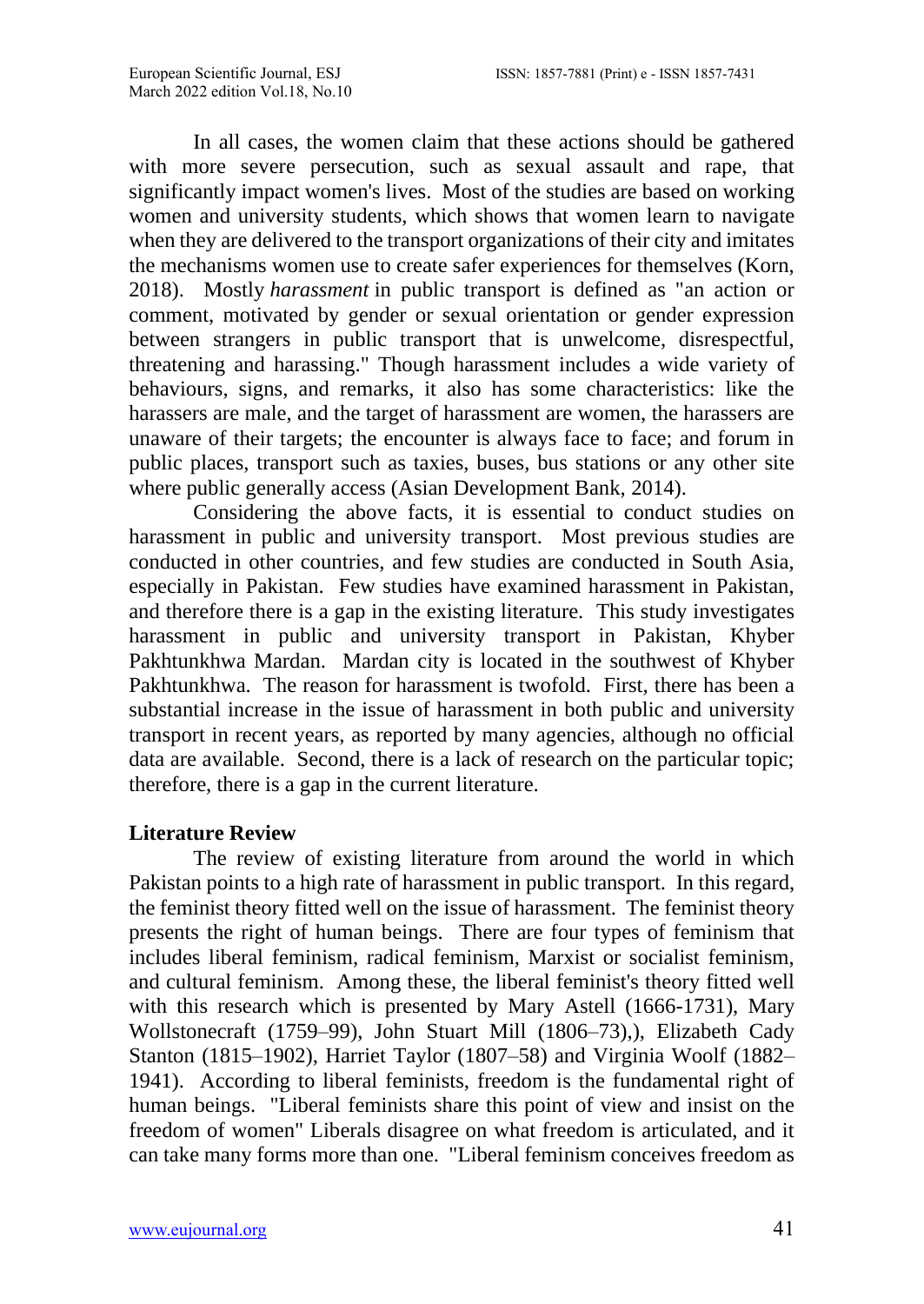personal autonomy (Living a life of own choice and political autonomy (being a co-author of the conditions in which one lives") (Stanford Encyclopaedia of Philosophy-2007). Women have the freedom to her life to live as their own. Still, it depends on certain conditions that are not sufficient to exercise personal autonomy, or the social formation does not respect the individual sovereignty of women and other elements of the flourishing of women.

Harassment and Sexual Harassment are common issues in public transport. Sexual harassment and assaults on public transport are on the international agenda. The behaviours involved can range from relatively mild to very severe. These include, but are not limited to, lewd comments, boos, sarcastic looks, innuendo, sexual invitations, threats, viewing pornography, staring, being followed, or photographed, masturbation, rubbing, unwanted sexual contact, and rape. (Guardian Project, 2013) The researchers describe accessibility to transportation as a necessary precondition for accessibility to the workplace, and those who use public transportation due to the unavailability of any other option, such as "captive cyclists" or "prisoners in transit (Dear & Wolch, 1989)." Research shows that women comprise a higher percentage of captive riders than men. For these women, access to public transport is essential since it allows them access to work, educational and leisure opportunities, and the public sphere in general (Smith, 2008). Overcrowding and isolation are also vital characteristics that can promote harassment. For example, crowded and crowded rush hour conditions can make it easier to rub against a woman in an underground car.

According to the study of Aredener (1981) the separation between public and private spaces ensures that women remain within the domestic sphere of the home and family. They Maintain their dependence on men, with their helplessness and preserve the system of inequality (Bandyopadhyay & Khan, 2003: Raju 2011; Kelkar 1992). In women's lives, public harassment abuses are frequent reminders of the ever-present importance of their gender. With no history of public places, gender norms must be constantly established and implemented. Public harassment reinforces the fundamental division between the sexes and prescribes the conduct or mere presence while punishing others (Gardner, 1995).

Studies that show the effects of harassment at work found that women who were harassed reported a higher frequency of absenteeism at work than those who were not harassed (Fitzgerald et al., 1997). However, women are shorter in height and have less physical strength than men. Women are more vulnerable to attack harassment than men. Women's increased concern for personal safety has necessary implications for bus and train design, transport interchanges, waiting areas, and the manning of individuals. Women often see the problem of harassment in public spaces as evoking significant issues in their relationships with men, as men often see them as an evocation of their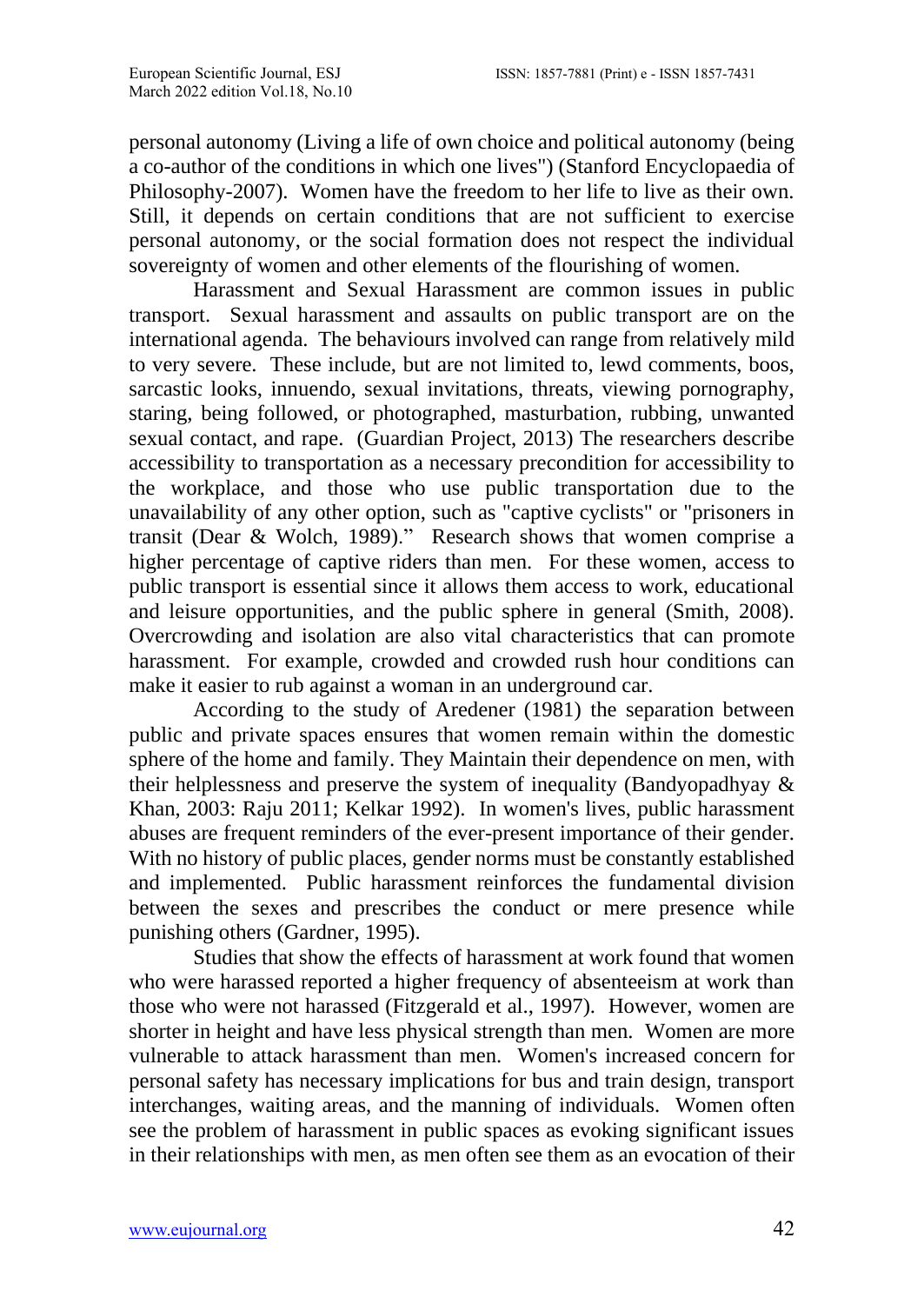own perceived gender dilemmas. Hence, few women have practiced genderspecific of unknown men with anything like the same sense of rights, freedom, and impartiality that men show and the assault that adolescents or young women sometimes commit in groups (Gardner, 1995). The literature suggests that the consequences of the risk or experience of bullying in public transport can profoundly affect women's lives everywhere. Since transportation is a critical factor in mobility, bullying restricts their mobility. It, therefore, limits their access not only to educational and job opportunities but also to socialization and recreation activities (Asian Development Bank, 2014).

Besides causing harm and suffering, it is suggested that VAW (violence against women) also fulfills several other functions, such as "maintaining the system, asserting power, exploitation and victimization" (Gupta, 2006). subordination of women by men (Poonacha,1991; Mathur, 2004) and the violation of women's freedom by the assumption of control by men over their bodies, altering conceptions of individuality and sovereignty (Menon, 2000).

The Ngo's activism and awareness-raising encouraged women to speak out, thus discovering previously hidden crimes of VAW (violence against women). However, it is argued that more actions are needed if more profound social transformation is achieved (Wanasundera,2000). Arguably, while they do not have an immediate effect on the likelihood of women being harassed on public transport, as is possible with gender segregation, these strategies seek to ensure that society takes responsibility for addressing and preventing harassment. While this includes women, the responsibility ultimately does not lie with them alone (Harrison, 2012).

It is tricky to establish the extent to which harassment occurs in public transport and connected spaces or estimate its incidence. For example, studies indicate that such harassment is widespread; it has been noted that these studies seek answers only from those who have experienced sexual harassment and therefore found inflated incidence rates. At the same time, it is also argued that bullying rates may be underestimated because many women are conditioned to accept bullying as "normal" and not report it. However, whatever opinion that adheres to, there is no doubt that bullying is prevalent in public transportation and connected spaces (Asian Development Bank, 2014).

A study on the psychological impact of sexual harassment on white and Asian women indicated that a higher frequency of sexual harassment and post-traumatic stress symptoms "preached" more depression and general psychological distress among women (Ho et al., 2012), as well as women, feel angry, offended, annoyed, anxious, weak, humiliated, nervous, and objectified (Dhillon & Bakaya, 2014). They may experience intense fear, sleep disturbances, and nightmares (Battered Women's Support Services, 2014). In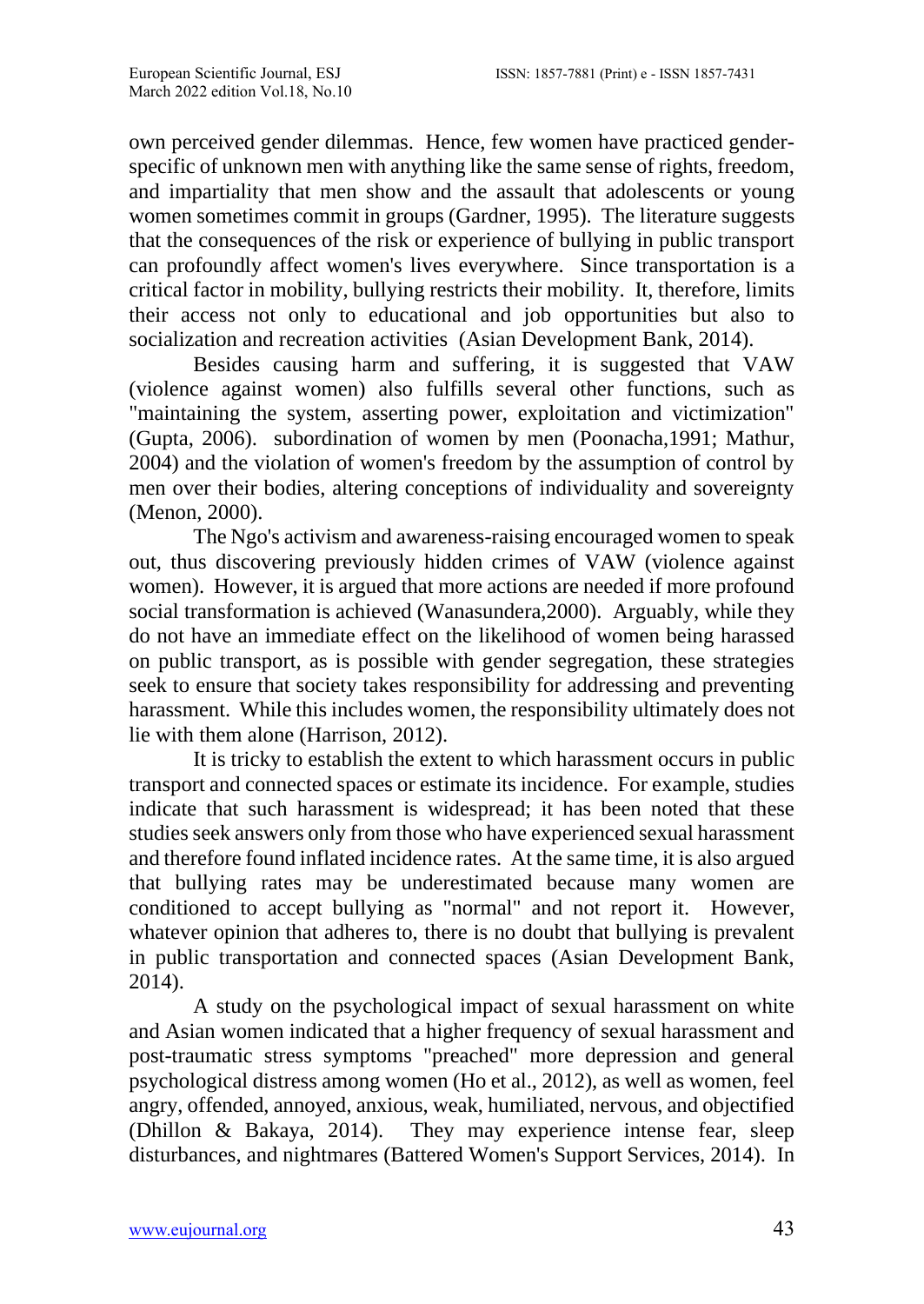short, "the direct physical and emotional impact on victims cannot be underestimated" (NYPD Transit Bureau, n.d., p3).

Perhaps the most fundamental behavioural effect of experiencing unwanted sexual behaviours is the impact on mobility (Loukaitou-Sideris, 2014). Such experiences, or the fear of them, can make women feel that they must adopt self-protection strategies, such as altering the clothes they wear (Fahmy et al., 2014) or positioning themselves in specific ways, such as leaning against walls so that no one is behind them (Rossi, 2014). Some women also reported putting luggage between themselves and other passengers, adopting "deadpan" expressions, avoiding eye contact, traveling with a male partner (Dhillon & Bakaya, 2014), and traveling in groups (Tulloch, 2000).

The literature suggests that the risk or experience of harassment on public transportation can profoundly affect women's lives everywhere. Since transportation is a critical factor in mobility, harassment restricts their mobility and limits their access to educational and job opportunities and socialization and recreation activities.

Those women who men in public transport harass, are academic, and work-life can also affect their behaviour; they can stop going to work and university. Researchers say that women who experience sexual harassment indicate more depression and psychological distress. However, sexual harassment on public transportation appears to be a growing problem. Finally, by focusing on women as victims of bullying, this review did not cover the motivating factors behind bullying or understanding of the bullying experience of men. It would be helpful to do more research in these fields to provide more perspectives for a better understanding of public transport harassment and women's travel behaviour.

# **Research Methods**

In this study, the researcher used the quantitative research method. Quantitative research collects and analyses numerical data. It can be used to find patterns and means, make predictions, causal test relationships, and generalize results to larger populations (Neuman, 2006).

# **Sampling and Recruitment Strategies**

The researcher used random sampling to develop the research sample under discussion in this study. Random sampling belongs to the category of probability sampling, in which representatives from a larger population are chosen using a method based on the theory of probability. As the name suggests, random selection is an entirely unexpected method of selecting the sample. This sampling method is as easy as assigning numbers to the individuals (model) and then randomly choosing from those numbers through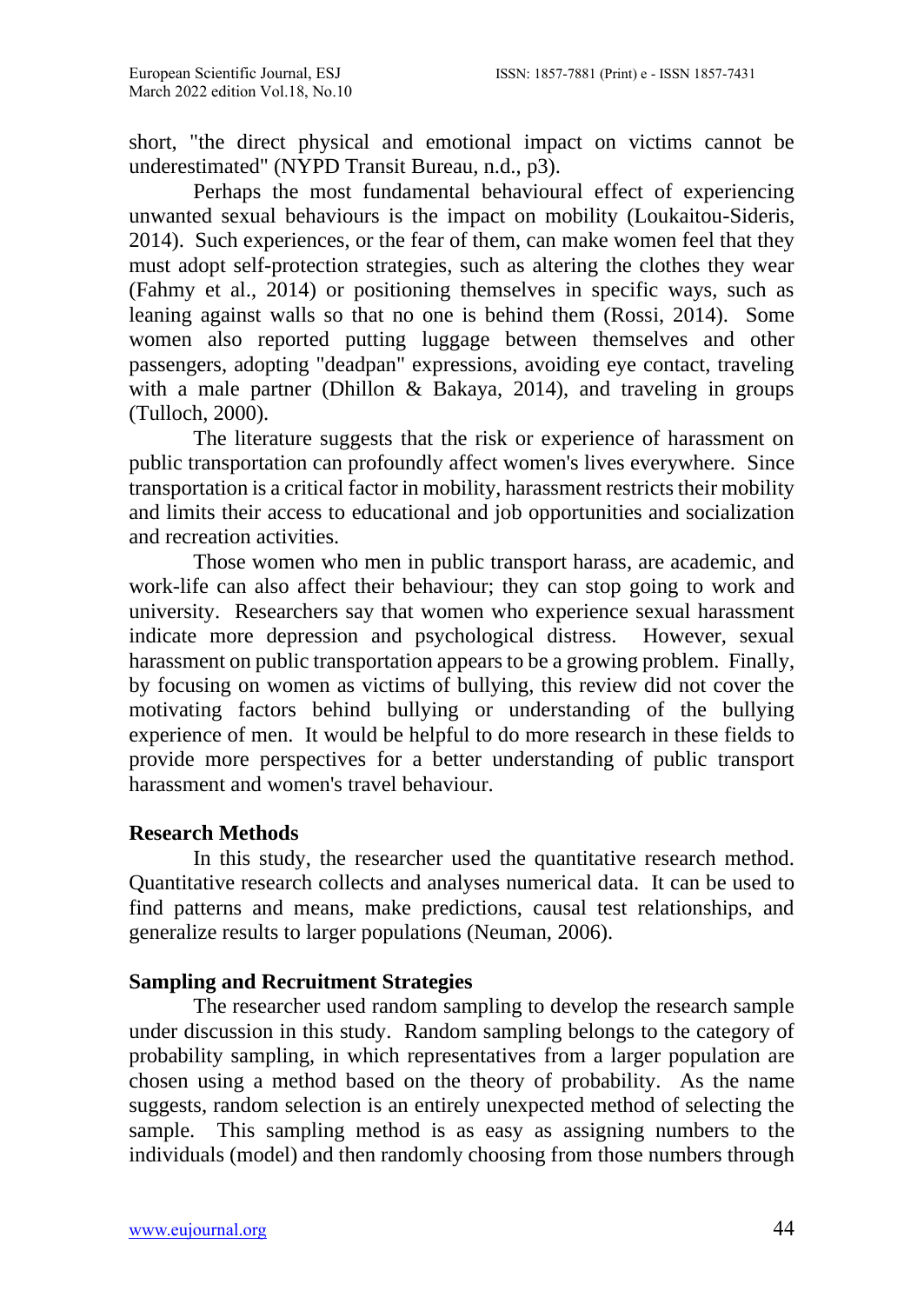an automated process. Finally, the numbers that were chosen were the members included in the sample ( Neuman, 2006). According to this method, respondents were randomly selected based on their understanding. The researcher randomly selected 50 respondents in Abdul Wali Khan University-Main Campus in this study.

# **Tool of data collection**

A *tool* is a source from which data is collected from a respondent in the field. Quantitative data have been collected by conducting a primary survey. The researcher collected data through a questionnaire survey from the study area.

# **Limitations**

There are several limitations linked with this study. The first limitation is that this study was built on the quantitative method, which focuses on the broader picture. At the same time, qualitative research would allow more indepth information about harassment in university and public transport. Second, the limitation of the study is that the sample size is minimal. Therefore, further studies should focus on a larger sample size.

# **Results**

A total of 50 respondents completed the questionnaire. The data suggests that most of the respondents were young belongs to the age group of 18-28, and few belonged to the age group of 28-31, thus demonstrating that 90 percent of respondents belonged to urban areas (e.g., Cities) and 10 percent belongs to rural areas (e.g., villages). All the respondents were from Mardan, KP, Pakistan, and share the same culture and religious background. Out of 50 respondents, 92 percent were students, 8 percent were employees, 68 percent were bachelor's students, 24 percent were master's students, and 8 percent were employees at AWKUM.

In this paper, the result showed that most women use public transport to travel to workplaces, travel for educational purposes, or for personal goals, of which 64 percent of women use university transport, and 36 percent of respondents use public transport. When the respondents were asked about public or university transport safety, 82 percent reported that university transport is safe for females. The other 18 percent stated that university transport is not secure, whereas 98 percent of respondents said that local/public transport is not safe for females. Approximately 44 percent of females reported that they experience harassment (catcalls, stares, sexist remarks, touching, and sexual jokes.) from both drivers and co-male passengers. 24 percent of respondents were only harassed by drivers in both public and university transport, and 32 percent of respondents were sexually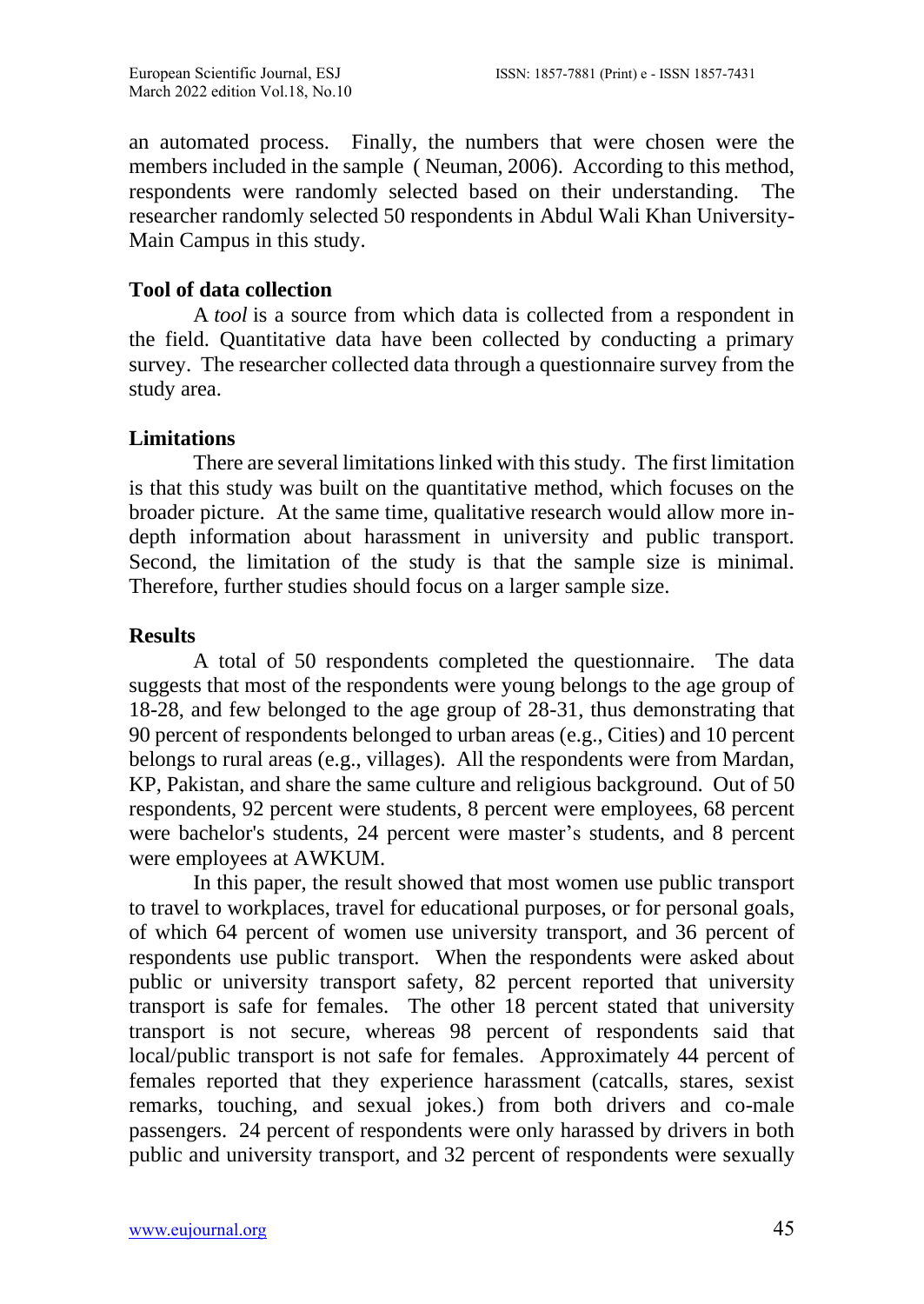harassed by drivers and co-male passengers when traveling in public transport.

Results show that 32 percent of respondents report that they face sexual harassment in public transport, 44 percent never experienced sexual harassment, and the rest of 24 percent were unsure about sexual harassment in public transport. When were the respondents asked about their attendance that is harassment affect their attendance at the workplace or university? Results show that 70 percent of respondents answered that harassment affects their attendance in university or workplace, while 30 percent reported that harassment does not affect their attendance. The respondents say that harassment is the leading cause of their low self-esteem. 68 percent were reported that harassment is the leading cause of their low self-esteem, while 32 percent of respondents stated that only harassment is not the leading cause of their low self-esteem.

To analyse respondents' mental health when they asked about the harassment that university/public transport mentally stress them? Out of 50 respondents, 92 percent reported that harassment mentally stressed them, and 8 percent reported they were unsure. They also noted that harassment cause emotional instability in females. Results show that 58 percent of respondents said that harassment affects their relationships with their colleagues and class fellows. The rest of the respondents or 42 percent reported that harassment did not affect their relationships with their colleagues and class fellows, as well as they, reported that the harasser intended to threaten the woman and also mentally hurt her. A total of 50 respondents reported that bus drivers, strangers, and co-male passengers in university buses made rude remarks and said negative things behind them.

To analyse the experience of harassment, 83 percent of respondents reported that because of experienced harassment, people treat them differently.17 percent of respondents say they were never treated differently. The respondents were asked if they ever felt shy talking about harassment at home. Results show that 28 percent of respondents reported feeling nervous, and 72 percent said they never feel shy talking about harassment at home. Results show that most women do not complain to higher authorities because of their self-respect, so they face harassment daily. Result also shows that 50 out of 50 respondents report that the university needs to be aware of females harassment. They also noted that the university needs to arrange proper seminars and ordinations on harassment and teach them self-defence techniques to prevent harassment. They also stated that the females need more support and should act against the harassment.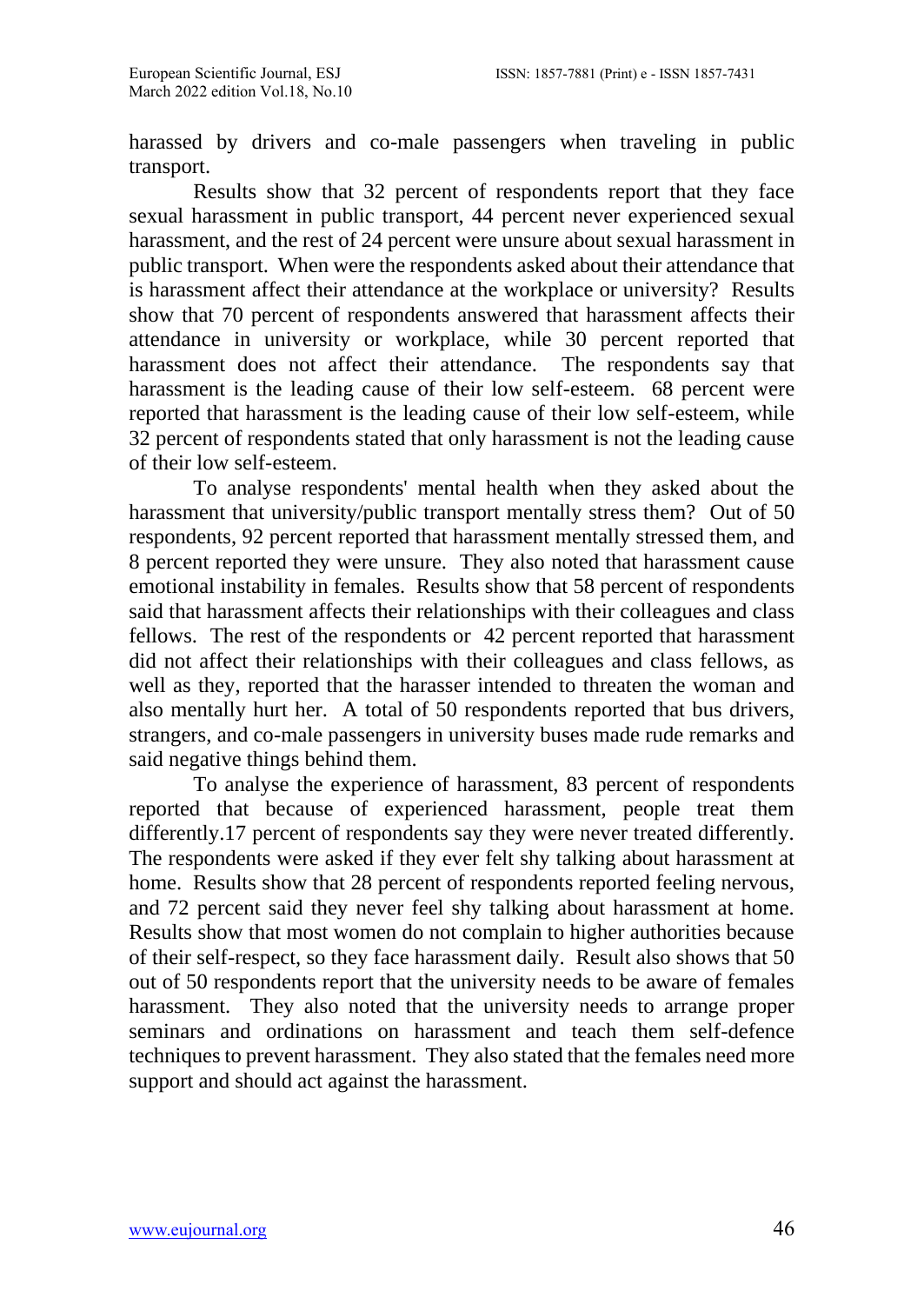### **Conclusion**

Harassment in public and university transport is an ongoing, persistent issue. However, harassment in transport is highly prevalent, particularly in developing countries like Pakistan. This study attempts to provide some insight by analysing transportation survey data from women's point of view in AWKUM. In Mardan young women were more likely to experience harassment than older women. Harassment is a significant issue in our society faced by women. Most women far away from their community's face harassment in public transport.

In this study, women develop emotional consequences that can mentally harm them. Because of harassment, most women face psychological issues (depression, stress, etc.). Harassment can also affect their traveling patterns. To avoid harassment, they either travel by other vehicles or walk to their homes. If their homes are far away from the workplace or educational institutions, they can face these problems, which affect their performance and mentally stress them.

To minimize the issue of harassment and for safe traveling, the government of Japan and Pakistan, and with the help of UN Women and UNOPS, start a project to improve transportation available for women in Khyber Pakhtunkhwa province. The project was started on 14<sup>th</sup> April, 2019. Under the scheme, they started 14 pink buses for women passengers that run through proper routes in Mardan city, the most populated area in Khyber Pakhtunkhwa province. The buses provide a safe mode of transport for women having female conductors and the exact cost of a private vehicle such as rickshaws and minivans. This project gives women peace of mind, which hardly continued its services for a few months, and faild to provide a safe mode of transport.

Furthermore, no other safe mode of transport is available for females. Unfortunately, harassment in public transport and university transport is still a problem. Maybe it is the consequence of a system error in which the need for women is often ignored.

#### **References:**

- 1. Anderson, K. M., & Kreuger, L. W. (2005, February). Toward a better understanding of sexual harassment among female social workers. Annual Program Meeting for Council on Social Work Education, New York, New York.
- 2. Ardener, S. (1981), Women and Spaces: Ground Rules and Social Maps. London: Croom Helm
- 3. Asian Development Bank. (2014). PAK: Rapid Assessment of Sexual Harassment in Public Transport and Connected Spaces in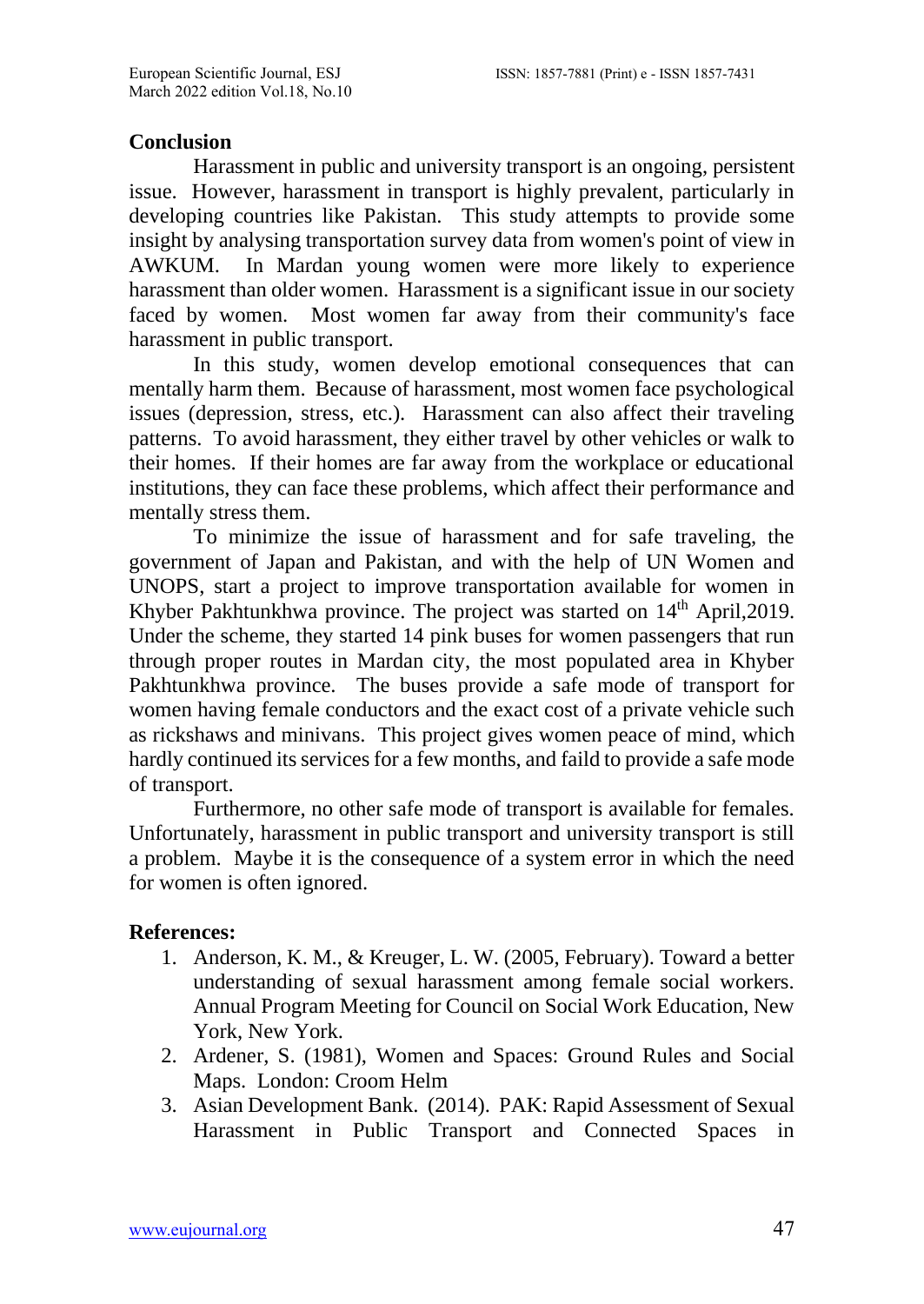Karachi. [https://www.adb.org/sites/default/files/project](https://www.adb.org/sites/default/files/project-document/152881/44067-012-tacr-19.pdf)[document/152881/44067-012-tacr-19.pdf](https://www.adb.org/sites/default/files/project-document/152881/44067-012-tacr-19.pdf)

- 4. Bandyopadhyay, M. & Khan, M. R. (2003) Loss of face: violence against women in South Asia, Manderson, L. and Bennett, L.R (Eds) Violence Against Women in Asian Societies, Routledge Curzon
- 5. Battered Women's Support Services (2014). How can we improve public transit safety for women? Retrieved from http://www.bwss.org/how-can-we-improve-public-transit-safety-forwomen/
- 6. Celik, Y., & Celik, S. S. (2007). Sexual harassment against nurses in Turkey. *Journal of Nursing Scholarship, 39*, 200-206.
- 7. Dhillon, M., & Bakaya, S. (2014). Street harassment: A qualitative study of the experiences of young women in Delhi. *SAGE Open, 4*(3), 1-11.
- 8. Fahmy, A., Abdekmonem, A., Hamdy, E., & Badr, A. (2014). Towards a safer city; sexual harassment in greater Cairo: Effectiveness of crowdsourced data. Cario: HarrassMap.
- *9.* Fitzgerald, L.F., Drasgow F., Hulin C.L. & Michele, J. G. (1997). Antecedents and consequences of sexual harassment in organizations: A test of an integrated model. *Journal of Applied Psychology* 82(4), 578-589*.*
- 10. Gardner, C. B. (1995). Passing by: Gender and Public Harassment. Univ of California Press.
- 11. Gupta, K. (2006) Violence Against Women: Some Dimensions and Theoretical Implications, Vir, D. (Ed) Violence Against Women and Their Exploitation in India, New Academic Publishers
- 12. Harrison, J. (2012). Gender segregation on public transport in South Asia: A critical evaluation of approaches for addressing harassment against women (Doctoral Dissertation, M. Sc. Dissertation, School of Oriental and African Studies, University of London).
- 13. Ho I.K., Dinh, K.T., Bellefontaine, S.A., & Irving, A.L. (2012). Sexual harassment and post traumatic stress symptoms among Asian and white women. *Journal of Aggression, Maltreatment & Trauma* 21(1).
- 14. Kelkar, G. (1992) Violence Against Women: Perspectives and Strategies in India, Indian Institute of Advanced Study
- 15. Korn, J. (2018). Riding Scared: Sexual Violence and Women's Mobility on Public Transportation in Santiago, Chile.
- 16. Loukiatou-Sideris, A. (2014). Fear and safety in transit environment from the women's perspective. *Security Journal, 27*(2), 242-256.
- 17. Mathur, K. (2004) Countering Gender Violence: Initiatives Towards Collective Action in Rajasthan, Sage Publications